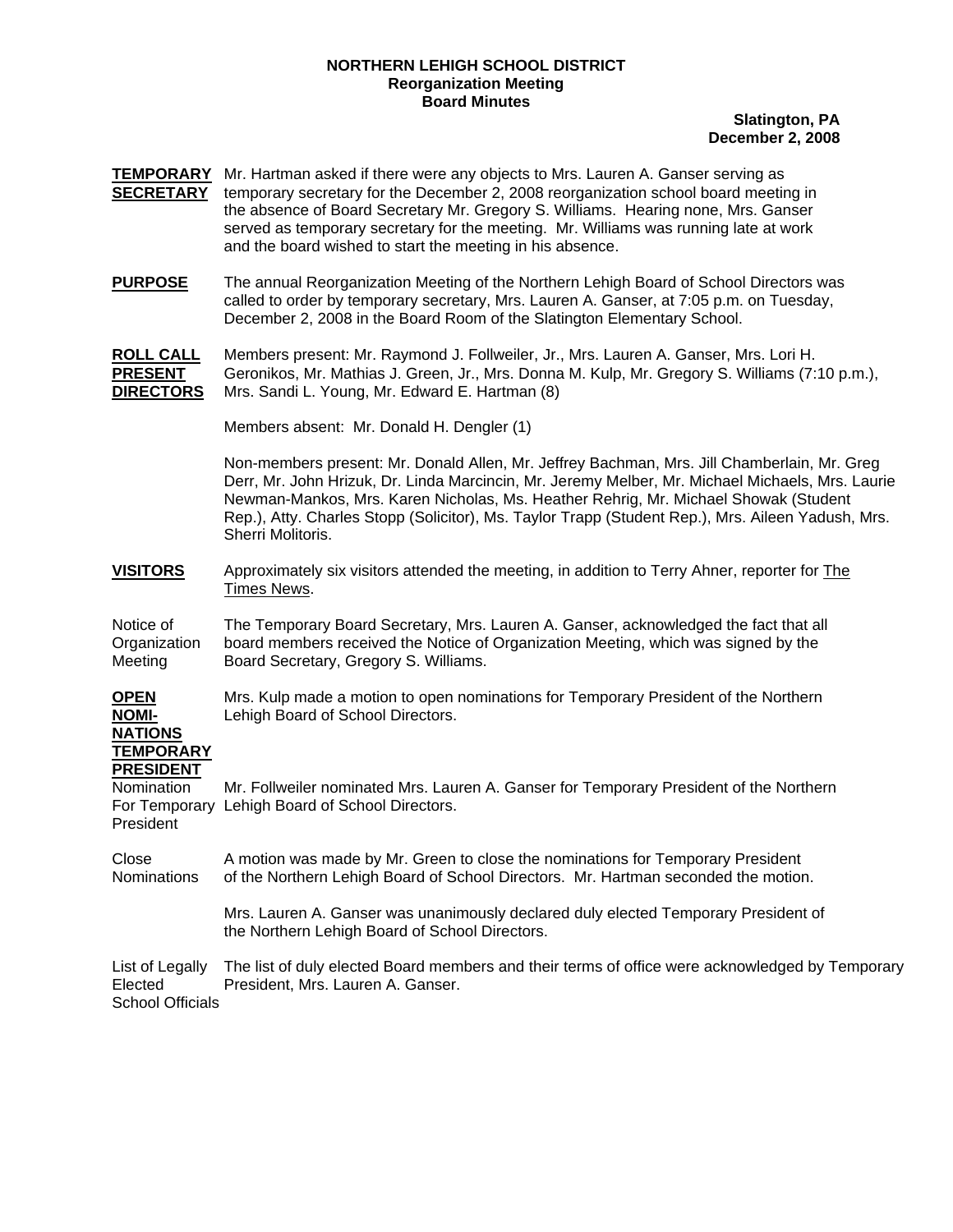**ADMINIS-** District Justice, Rod Beck, administered the Oath of Office to School Board members: **TRATION OF OATH** Raymond J. Follweiler, Jr. Lauren A. Ganser Lori H. Geronikos Mathias J. Green, Jr. Edward E. Hartman Donna M. Kulp Sandi L. Young **SECTION 321 – OATH OF OFFICE** I do solemnly swear (or affirm) that I will support, obey, and defend the Constitution of the United States and the Constitution of this Commonwealth, and that I shall fulfill the duties of my office as a school director for Northern Lehigh School District with fidelity. Board director Mr. Gregory S. Williams arrived and received the Oath of Office. **ELECTION** Mrs. Lauren A. Ganser, Temporary President, called for nominations for President of the **OF** Northern Lehigh Board of School Directors for a one-year term. **PRESIDENT** Nominations Mrs. Kulp nominated Mr. Edward E. Hartman for President of the Northern Lehigh For Board of School Directors for a one-year term. Mr. Williams seconded the motion. President Close A motion was made by Mr. Green that the nominations for President of the Northern Lehigh Nominations Board of School Directors be closed. Mrs. Ganser seconded the motion. Vote On YEA: Mr. Follweiler, Mrs. Ganser, Mrs. Geronikos, Mr. Green, Mr. Hartman, Mrs. Kulp, Closing Mrs. Young, Mr. Williams (8) Nominations NAY: None (0) Edward E. Mrs. Lauren A. Ganser confirmed Mr. Edward E. Hartman, by a unanimous decision, to be Hartman declared duly elected President of the Northern Lehigh Board of School Directors for a one-Board year term. President **ELECTION** President Hartman called for nominations for Vice-President of the Northern Lehigh Board of **OF VICE** School Directors for a one-year term. **PRESIDENT** Nominations Mr. Follweiler nominated Mrs. Lauren A. Ganser for Vice President of the Northern For Vice Lehigh Board of School Directors for a one-year term. Mrs. Kulp seconded the motion. President Close A motion was made by Mr. Williams, with a second by Mr. Follweiler, that the nominations for Nominations Vice President of the Northern Lehigh Board of School Directors be closed. For Vice-President Vote On YEA: Mr. Follweiler, Mrs. Ganser, Mrs. Geronikos, Mr. Green, Mrs. Kulp, Mr. Williams, Closing Mrs. Young, Mr. Hartman (8) Nominations NAY: None (0)

Lauren A. Mr. Hartman confirmed Mrs. Lauren A. Ganser, by a unanimous decision, to be declared Ganser duly elected Vice-President of the Northern Lehigh Board of School Directors for a one-Board year term. Vice-President